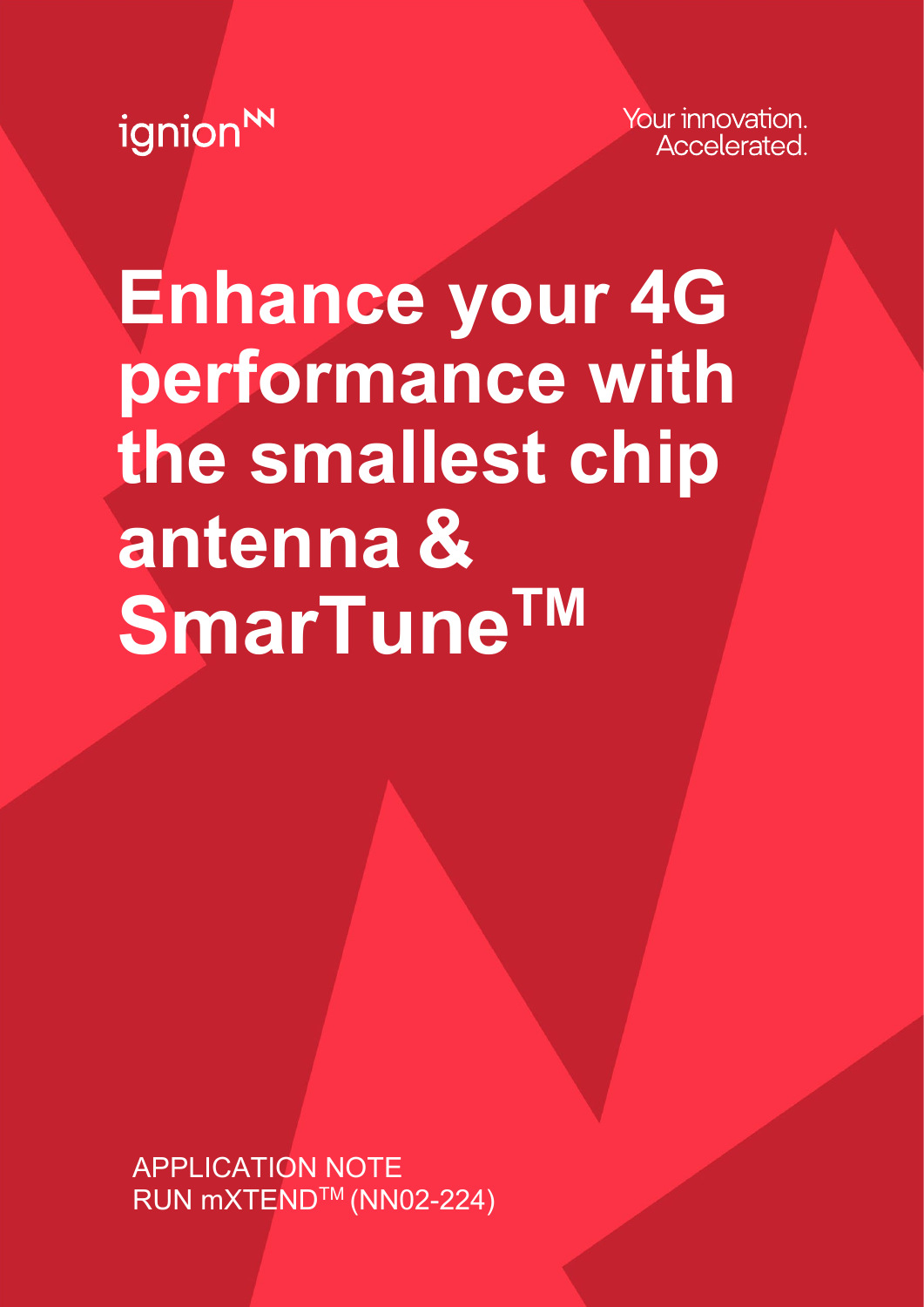

### **4G HIGH PERFORMANCE WITH A SMALL CHIP ANTENNA? RUN mXTENDTM & SmarTuneTM**

- **Antenna Component:** RUN mXTENDTM NN02-244
- **Dimensions:** 12.0 mm x 3.0 mm x 2.4 mm
- **Frequency regions:** 698-960 MHz & 1710-2690 MHz **Impedance Tuner:** SmarTuneTM 32CK417R or 32CK301R by Cavendish Kinetics

By using RUN mXTEND™ along with the SmarTune™ Impedance Tuner the result is an active and versatile antenna system that supports all mobile frequency bands within the 698 MHz to 2690 MHz frequency range, while optimizing the antenna system performance and minimizing the antenna component size. The main feature of such a booster-tuner combination is that the mobile device can dynamically focus on a specific bandwidth within the entire frequency range to extract the maximum radiation of the mobile platform in every scenario of coverage and user operation.



**Ignion** products are protected by [Ignion patents.](https://ignion.io/files/Patent-list-NN.pdf)

Ignion is an ISO 9001:2015 certified company. All our antennas are leadfree and RoHS compliant.

RUN mXTENDTM antenna booster NN02-224



SmarTune<sup>™</sup> Impedance Tuner 32CK417R and 32CK301R

**Cavendish Kinetics** products are protected by Cavendish Kinetics patents.

Cavendish Kinetics is an ISO 9001:2015 certified company. All our products are lead-free and RoHS compliant.

All information contained within this document is property of Ignion and/or Cavendish-Kinetics and is subject to change without prior notice. Information is provided "as is" and without warranties. It is prohibited to copy or reproduce this information without prior approval.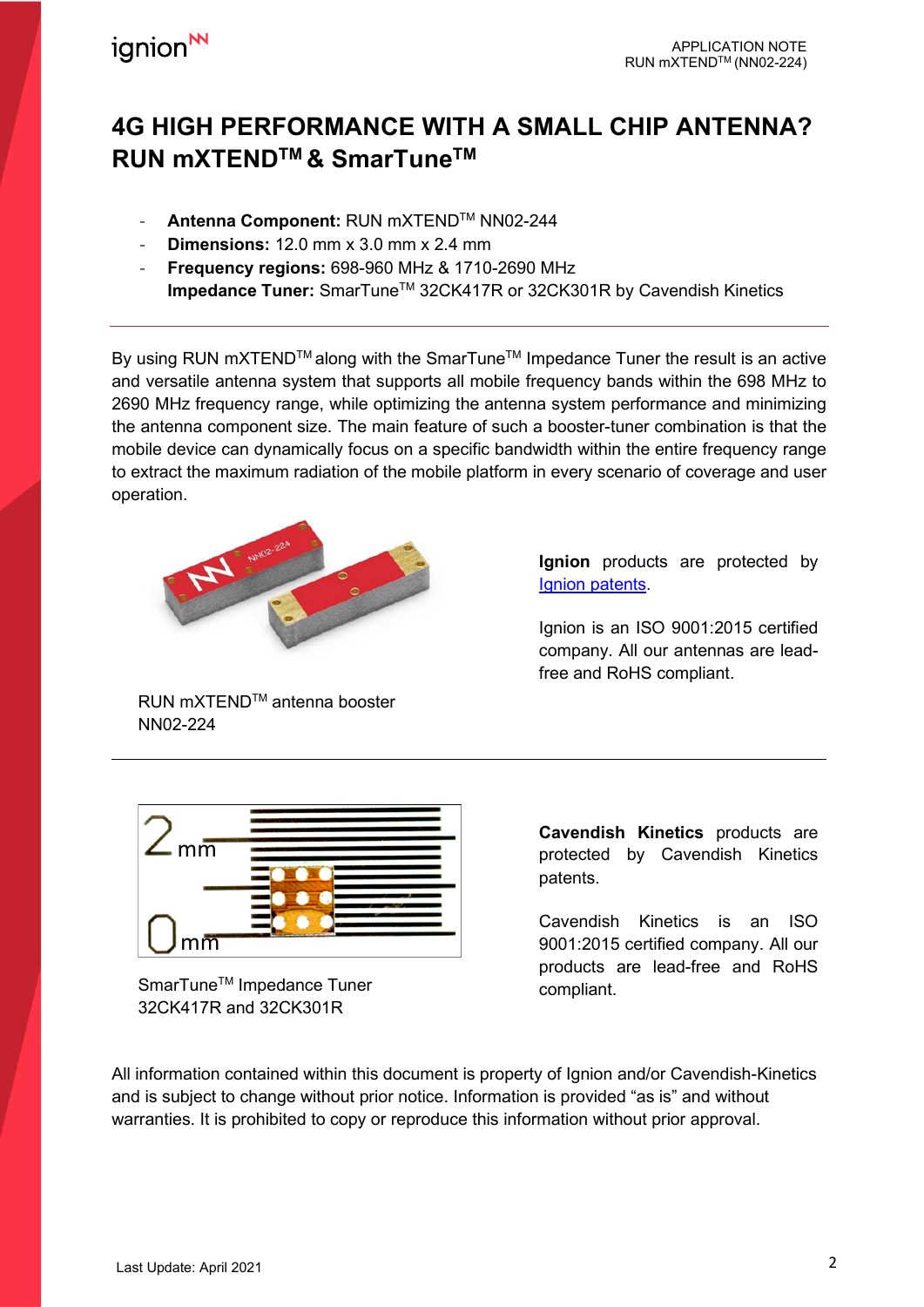### **TABLE OF CONTENTS**

|    | 1 <sup>1</sup>   | <b>PRODUCT DESCRIPTION NN02-224</b>                       | 4 |
|----|------------------|-----------------------------------------------------------|---|
|    |                  | 2. CAVENDISH CHIP 32CK417R or 32CK301R                    | 5 |
| 3. |                  | PERFORMANCE FOR DIFFERENT STATES OF THE IMPEDANCE TUNER 6 |   |
|    | 3.1              | <b>EVALUATION BOARD</b>                                   | 6 |
|    | 3.2 <sub>1</sub> | <b>VSWR AND EFFICIENCY</b>                                |   |
|    | 3.3.             | <b>MATCHING NETWORK</b>                                   | 7 |
|    | 3.4.             | <b>CARRIER AGGREGATION</b>                                | 9 |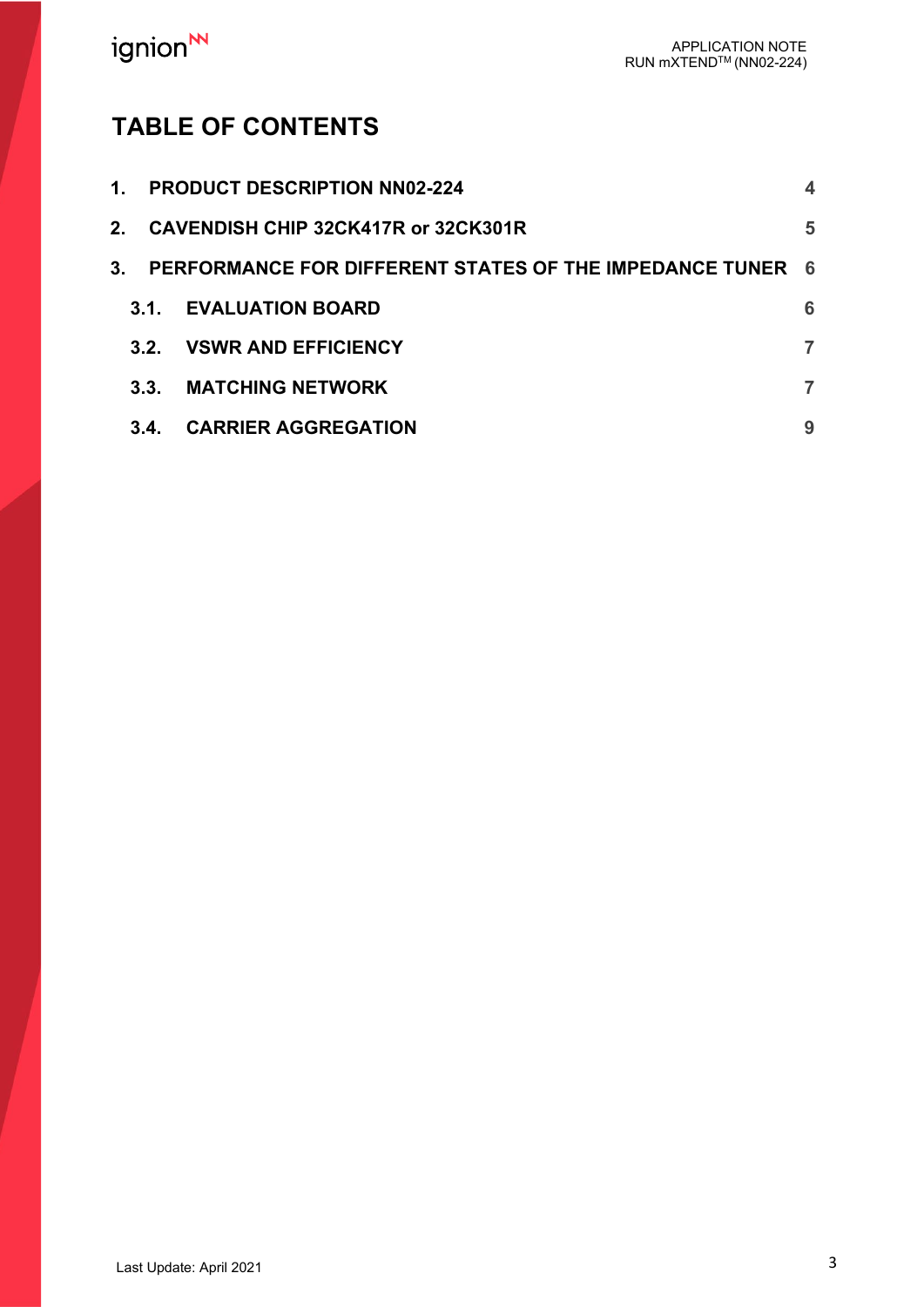# **1. PRODUCT DESCRIPTION NN02-224**

The RUN mXTENDTM antenna booster (NN02-224) has been specifically designed for providing multiband performance in wireless devices, enabling worldwide coverage by allowing operation in multiple communication standards such as 2G, 3G, 4G, ISM, Zigbee, RFID, GPS, GLONASS, Bluetooth, WIFI, and WLAN, thanks to its flexibility. In this application note, its configuration to operate the 2G, 3G, 4G bands in combination with an impedance tuner is presented.



**Material:** The RUN mXTEND<sup>™</sup> antenna booster is built on glass epoxy substrate.

#### **APPLICATIONS BENEFITS**

- Handsets and Smartphones
- Tablets and PCs
- Modules
- Routers
- Headsets
- USB Dongles
- **Navigators**
- Digital Cameras and Smart Watches
- Metering (Gas, Electricity, Water...)
- Sensors (Parking, Speed Control, Optics…)
- **IoT** Devices

- High efficiency
- Small size
- Cost-effective
- Easy-to-use (pick and place)
- Multiband behaviour (worldwide standards)
- Off-the-Shelf Standard Product (no customization is required)

The RUN mXTENDTM antenna booster belongs to a new generation of antenna solutions based on the patented Virtual Antenna® technology owned by Ignion. The technology is mainly focused on replacing conventional antenna solutions by miniature and off-the-shelf chip antenna components that can be seamlessly deployed across a variety of different products and platforms.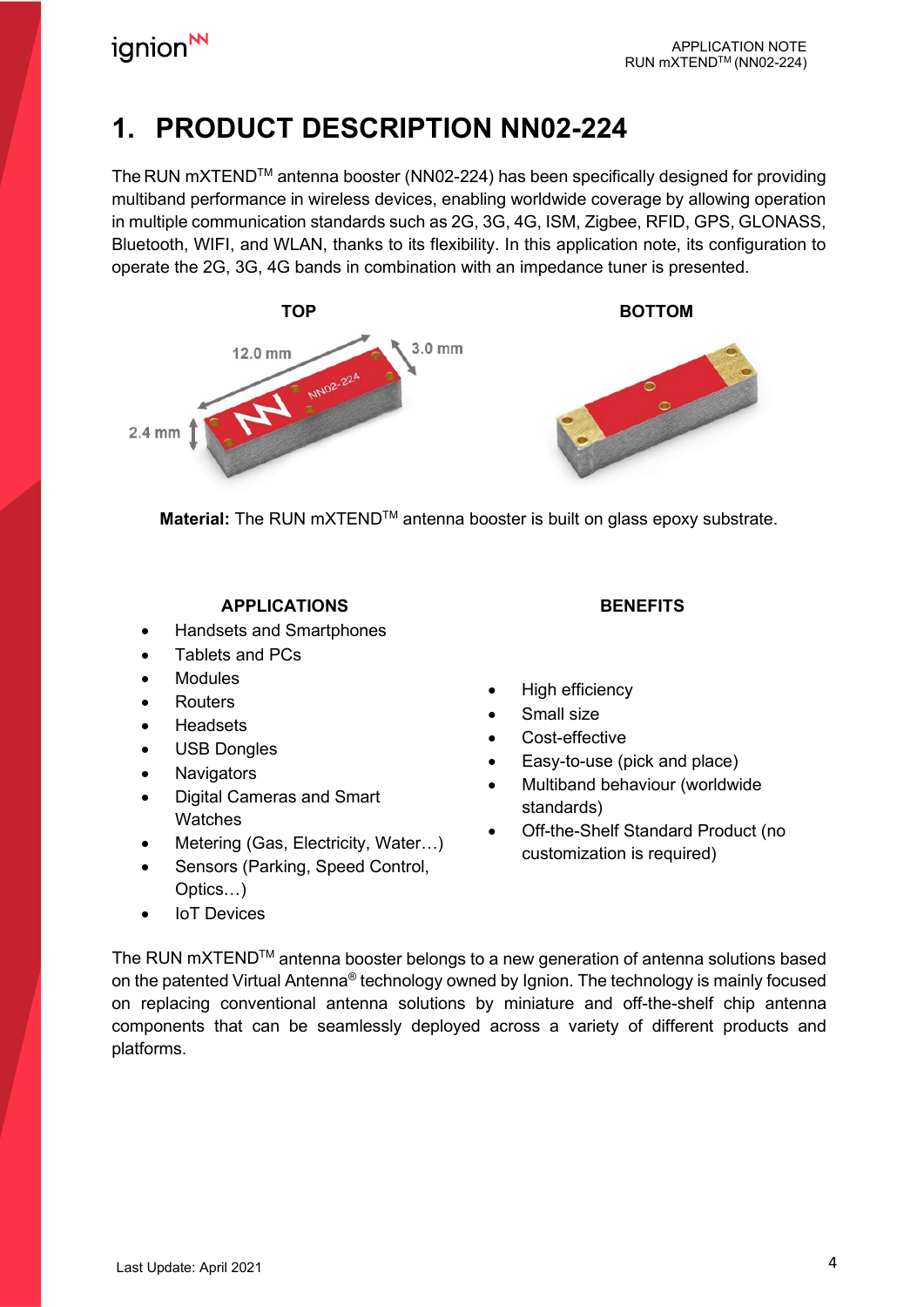# **2. CAVENDISH CHIP 32CK417R or 32CK301R**

SmarTune™ Antenna Tuners are extremely precise and low-loss variable capacitors that tolerate high RF Voltages, making them ideal for tunable antennas, dynamic load adjustments, tunable filters, and analog RF applications that require high voltage operation. SmarTune<sup>™</sup> Antenna Tuners are based on Cavendish Kinetics' patented RF Micro-Electro-Mechanical Systems (MEMS) technology, which eliminates the high insertion loss and RF Voltage handling limitations of traditional Silicon-on-Insulator (SOI) or GaAs devices otherwise used in the RF front-end.

Cavendish Kinetics' patented RF MEMS technology and process produce devices with unprecedented accuracy and reliability, maintaining full specification compliance even after 100 billion cycles.

The 32CK301R SmarTune™ Antenna Tuner is used in this application note. However, this product will be replaced by 32CK417R with a wider capacitor range.

The SmarTune Antenna Tuners are controlled through a MIPI RFFE interface. All functions are self-contained and executed by the logic in the controller.



#### **FEATURES 32CK417R and 32CK301R**

- Extremely compact
- Combining the tuneable capacitor and all required control logic in a small 2 mm<sup>2</sup> Wafer-Level-Chip-Scale Package (WLCSP)
- Easily controlled through the integrated MIPI RFFE controller



- 32CK417R: 0.5pF to 1.65 pF
- 32CK301R: 0.4pF to 1.0pF
- Very high-Quality Factor
- $ESR \sim 0.3$  Ohm at Cmax
- 5-bit resolution (32 capacitor states)
- SRF > 15GHz
- RF Power handling: +39dBm
- Cycling:  $> 10<sup>9</sup>$  cycles
- **High Linearity**
- MIPI RFFE interface
- Small size:  $\sim$  2mm<sup>2</sup> WLCSP
- Low power: 100µA typical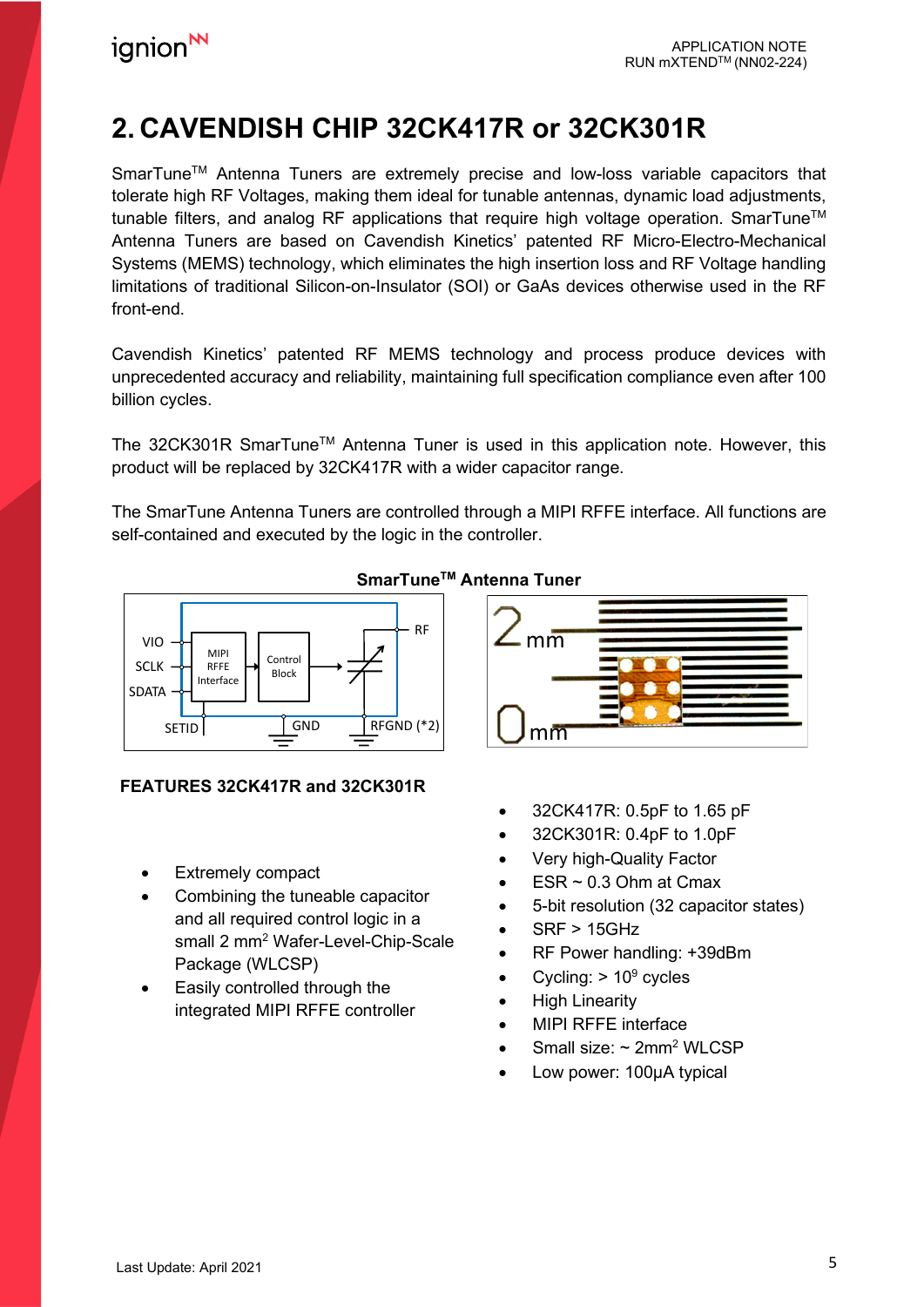## **3. PERFORMANCE FOR DIFFERENT STATES OF THE IMPEDANCE TUNER**

#### **3.1. EVALUATION BOARD**

This Evaluation Board EB NN02-224-TA integrates a UFL cable to connect the RUN mXTENDTM antenna booster with the SMA connector. It has a 10-pin socket connecting the evaluation board to a PC using a parallel cable. The software SkyWalker by Cavendish-Kinetics is used to set the impedance tuner 32CK301R to any of its 32 possible states. This Evaluation Board is available under request.



<span id="page-5-0"></span>**Figure 1 –** Evaluation board EB\_NN02-224-TA with Cavendish chip 32CK301R providing operation from 698 MHz to 2690 MHz as a function of the selected state of the impedance tuner.

| Measure | mm  |
|---------|-----|
| А       | 131 |
| в       | 120 |
| C       | 60  |
| D       | 8   |
| E       | 5   |
| F       | 11  |

**D**: Distance between the RUN mXTEND™ antenna booster and the ground plane.

**Material**: The evaluation board is built on FR4 substrate. Thickness is 1 mm.

**Clearance Area:** 11 mm x 60 mm (F x C)

#### **Tolerance**: ±0.2 mm

This product and/or its use is protected by at least one or more of the following patents and patent applications *Ignion patents*. Additional information about patents related to this product is available at [https://ignion.io/virtual-antenna/.](https://ignion.io/virtual-antenna/)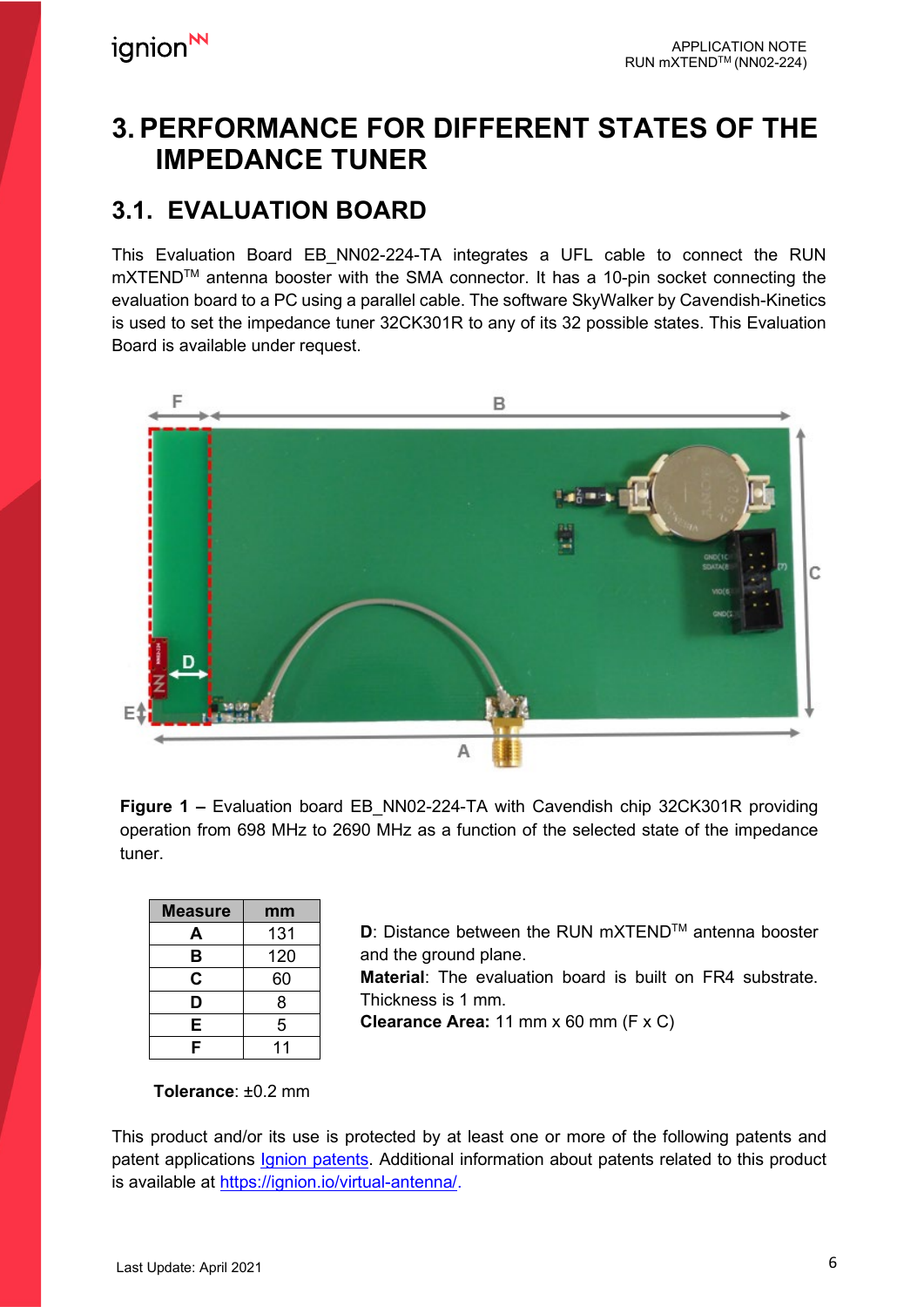#### **3.2. VSWR AND EFFICIENCY**

VSWR (Voltage Standing Wave Ratio) and Total Efficiency versus Frequency (GHz) for four states of the impedance tuner. Other 28 states can be also used for fine tune purposes. The proposed four states have been selected as to be compatible with carrier aggregation if needed as shown in section 3.4.



**Figure 2 –** VSWR and Total Efficiency for the 700 – 2690 MHz frequency range [\(Figure 1\)](#page-5-0).

|               | LFR (698 - 960MHz), HFR (1710 - 2690MHz)     |                                              |                                           |                                                        |                                                |                                                 |                                                |                                                  |                                               |
|---------------|----------------------------------------------|----------------------------------------------|-------------------------------------------|--------------------------------------------------------|------------------------------------------------|-------------------------------------------------|------------------------------------------------|--------------------------------------------------|-----------------------------------------------|
| <b>States</b> | $Av.$ η $a$<br>$700_{12*}$<br>[699 -<br>7461 | $Av.$ $n_a$<br>700 13,14<br>$[746 -$<br>7981 | Av. $\eta_a$<br>850 5<br>$[824 -$<br>8941 | $Av.$ $\eta_a$<br>900 <sub>8</sub><br>$[880 -$<br>9601 | $Av. \eta_a$<br>$1800_3$<br>$[1710 -$<br>1880] | $Av. \eta_a$<br>1900 $_2$<br>$[1850 -$<br>19901 | $Av. \eta_a$<br>$2100_1$<br>$[1920 -$<br>21701 | $Av.$ $n_a$<br>$2300_{30}$<br>$[2305 -$<br>23601 | $Av. \eta_a$<br>2500 41<br>$[2496 -$<br>2690] |
| <b>S27</b>    | 41.5                                         | 37.7                                         | 29.0                                      | 22.3                                                   | 65.8                                           | 65.3                                            | 59.9                                           | 17.2                                             | 6.0                                           |
| <b>S08</b>    | 19.0                                         | 53.6                                         | 54.0                                      | 41.5                                                   | 71.5                                           | 63.8                                            | 59.1                                           | 60.4                                             | 26.2                                          |
| <b>S02</b>    | 13.0                                         | 46.8                                         | 62.5                                      | 50.2                                                   | 69.0                                           | 59.6                                            | 50.1                                           | 48.8                                             | 50.6                                          |
| <b>S00</b>    | 11.5                                         | 44.1                                         | 65.4                                      | 53.7                                                   | 68.4                                           | 58.5                                            | 47.7                                           | 42.5                                             | 57.2                                          |

**Table 1 –** Average total efficiency (%) for four different states of the impedance tuner. \*) The number in the sub index indicates the LTE band.

### **3.3. MATCHING NETWORK**

The specs of a Ignion standard product are measured in their evaluation board, which is an ideal case. In a real design, components nearby the antenna, LCD's, batteries, covers, connectors, etc. affect the antenna performance. This is the reason why it is highly recommended placing pads compatible with 0402 and 0603 SMD components for a matching network as close as possible to the feeding point. Do it in the ground plane area, not in the clearance area. This provides a degree of freedom to tune the RUN mXTEND™ antenna booster once the design is finished and taking into account all elements of the system (batteries, displays, covers, etc.).

Please notice that different devices with different ground planes and different components nearby the RUN mXTENDTM antenna booster may need a different matching network. To ensure optimal results, the use of high Q and tight tolerance components is highly recommended (Murata components).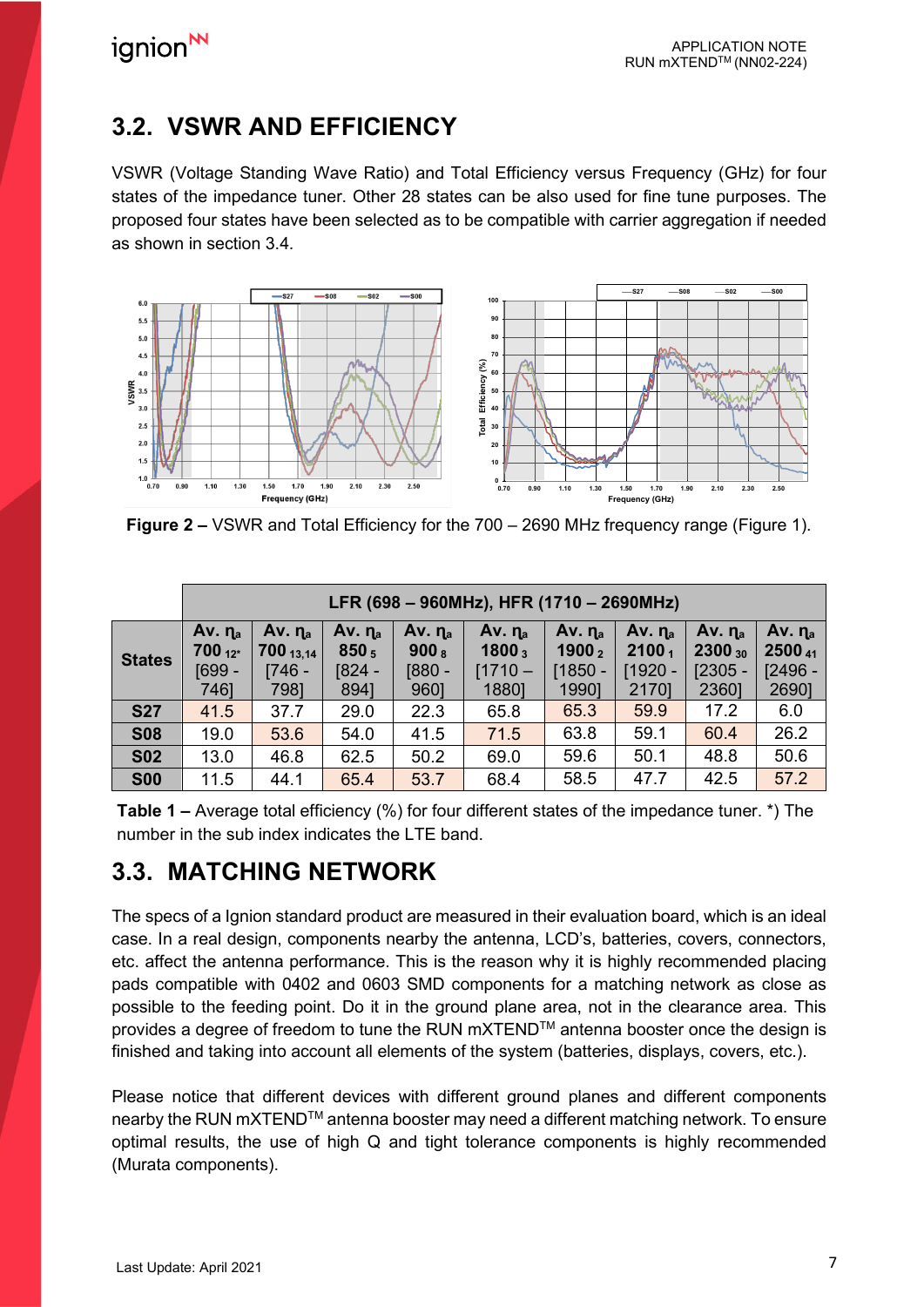# ignion<sup>N</sup>

Please, if you need assistance contact  $\frac{\text{support}(Q)}{\text{q}}$  for more information related to the antenna booster matching service.



**Figure 3 –** Topology of matching network implemented in the evaluation board.

|                | <b>Value</b>      | <b>Part Number</b> |
|----------------|-------------------|--------------------|
| Z1             | $8.0$ nH          | LQW15AN8N0G80      |
| Z <sub>2</sub> | Impedance tuner   | 32CK301R           |
| Z <sub>3</sub> | $7.3$ nH          | LQW15AN7N3G80      |
| Z <sub>4</sub> | 11nH              | LQW15AN11NG80      |
| Z <sub>5</sub> | $0.8$ pF          | GJM1555C1HR80WB01D |
| Z <sub>6</sub> | 13nH              | LQW15AN13NG80      |
| Z7             | 1.9 <sub>pF</sub> | GJM1555C1H1R9WB01  |
| Z8             | $2.5$ nH          | LQW15AN2N5B80D     |

**Table 2 -** Values and part numbers of the components used for the matching network.

For additional information, please visit [www.ignion.io](http://www.ignion.io/) or contact [info@ignion.io.](mailto:info@ignion.io)

If you need assistance to design your matching network beyond this application note, please contact [support@ignion.io,](mailto:support@ignion.io) or if you are designing a **different device size** or a **different frequency band, we can assist you** in less than 24 hours. Please, try our free-of-charge<sup>1</sup> [Antenna Intelligence Cloud,](https://www.ignion.io/antenna-intelligence/) which will get you a complete design report including a custom matching network for your device in 24h<sup>[1](#page-7-0)</sup>. Additional information related to NN's range of R&D services is available at:<https://ignion.io/rdservices/>

<span id="page-7-0"></span><sup>1</sup> See terms and conditions for a free Antenna Intelligence Cloud service in 24h at: <https://www.ignion.io/antenna-intelligence/>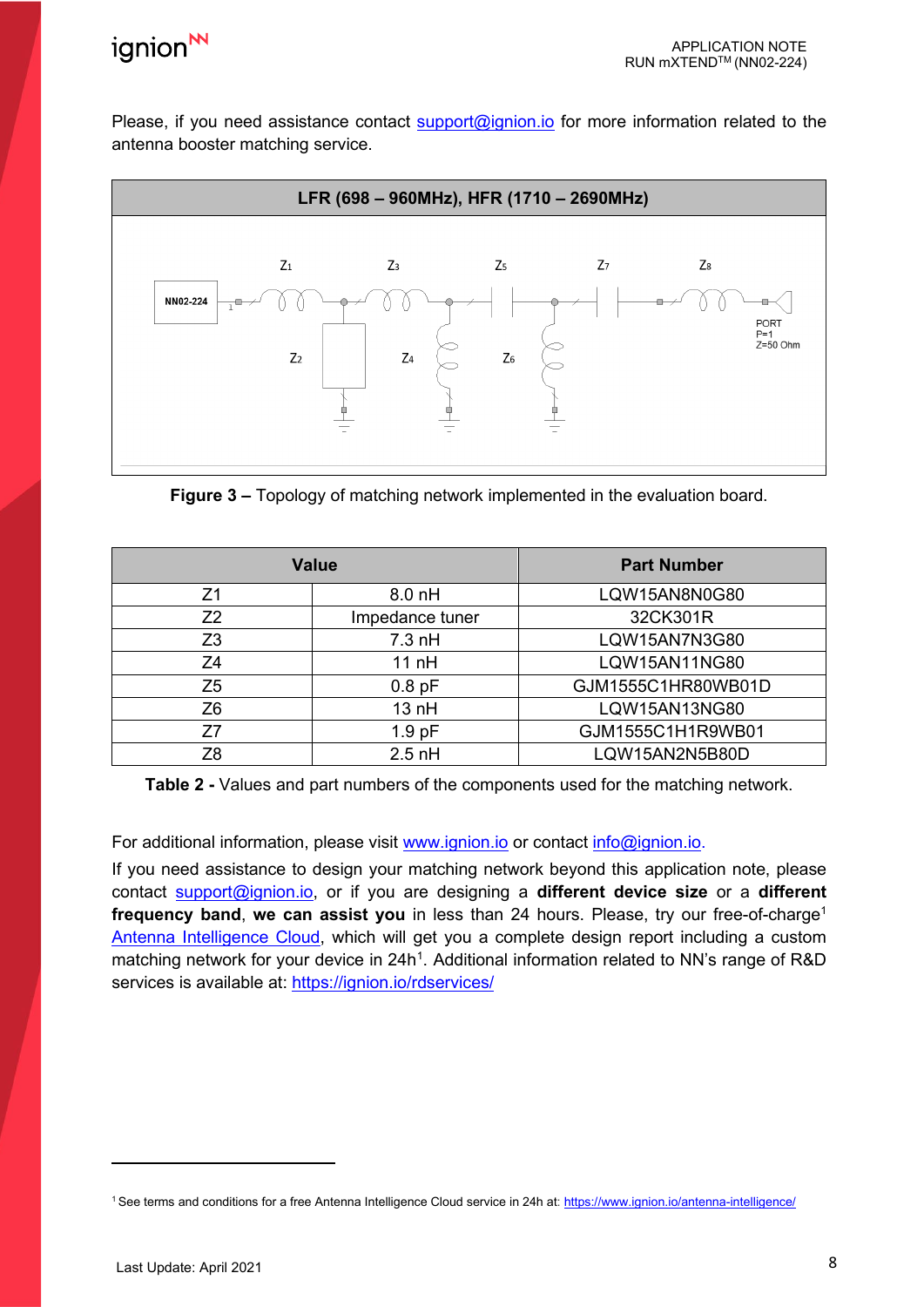#### **3.4. CARRIER AGGREGATION**

The evaluation board provides performance suitable for carrier aggregation (CA). CA in LTE-Advanced uses several frequency bands in order to increase the bitrate. [Table 3](#page-8-0) shows which state of the impedance tuner is recommended for each pair of inter-band carrier aggregation.

| <b>CA</b> configuration | Band#1 | Band#2 | <b>State</b>     | Average Efficiency % (Band#1,<br>Band#2) |
|-------------------------|--------|--------|------------------|------------------------------------------|
| CA 1A 5A                | 2100   | 850    | <b>S08</b>       | $59.1 - 53.7$                            |
| CA_1A_18A               | 2100   | 850    | <b>S08</b>       | $59.1 - 56.0$                            |
| CA_1A_19A               | 2100   | 850    | <b>S08</b>       | $59.1 - 54.0$                            |
| CA 2A 17A               | 1900   | 700    | S27              | $63.3 - 41.8$                            |
| CA 2A 29A               | 1900   | 700    | S27              | $63.3 - 44.6$                            |
| CA 3A 5A                | 1800   | 850    | <b>S00</b>       | $68.4 - 64.8$                            |
| CA 3A 7A                | 1800   | 2600   | <b>S00</b>       | $68.4 - 57.2$                            |
| CA 3A 8A                | 1800   | 900    | <b>S00</b>       | $68.4 - 53.7$                            |
| CA_3A_20A               | 1800   | 800    | <b>S00</b>       | $68.4 - 64.1$                            |
| CA 4A 5A                | 1700   | 850    | S08 / S02        | $64.4 - 53.7$ (S08) / 58.4 - 61.9 (S02)  |
| CA 4A 7A                | 1700   | 2600   | <b>S00</b>       | $56.8 - 57.2$                            |
| CA_4A_12A               | 1700   | 700    | S <sub>27</sub>  | $62.8 - 41.8$                            |
| CA_4A_13A               | 1700   | 700    | S <sub>0</sub> 8 | $64.4 - 50.4$                            |
| CA 4A 17A               | 1700   | 700    | S27              | $62.8 - 41.8$                            |
| CA_4A_29A               | 1700   | 700    | S27              | $62.8 - 44.6$                            |
| CA_5A_12A               | 850    | 700    | S27              | $28.7 - 41.8$                            |
| CA_5A_17A               | 850    | 700    | S27              | $28.7 - 41.8$                            |
| CA 7A 20A               | 2600   | 800    | <b>S00</b>       | $57.2 - 64.1$                            |
| CA 8A 20A               | 900    | 800    | <b>S00</b>       | $53.7 - 64.1$                            |

<span id="page-8-0"></span>Table 3 - Configurations to support carrier aggregation (CA)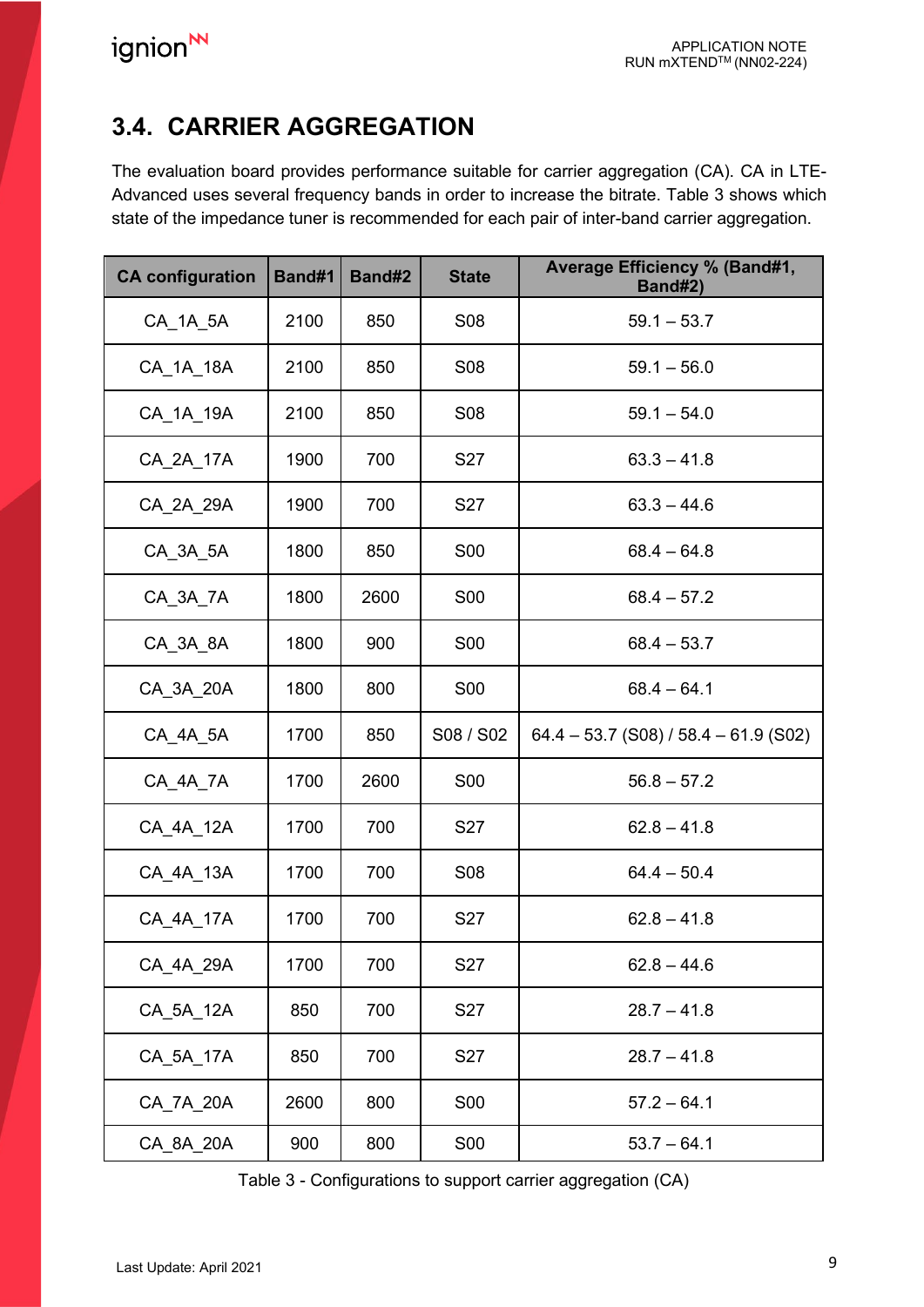# ignion<sup>M</sup>

This project has been co-financed by the Spanish Ministry of Industry, Energy, and Tourism belonging to the National Plan of Scientific Research, Development, and Technology Innovation 2015-2017 (Project Ref: TSI-100103-2015-39)